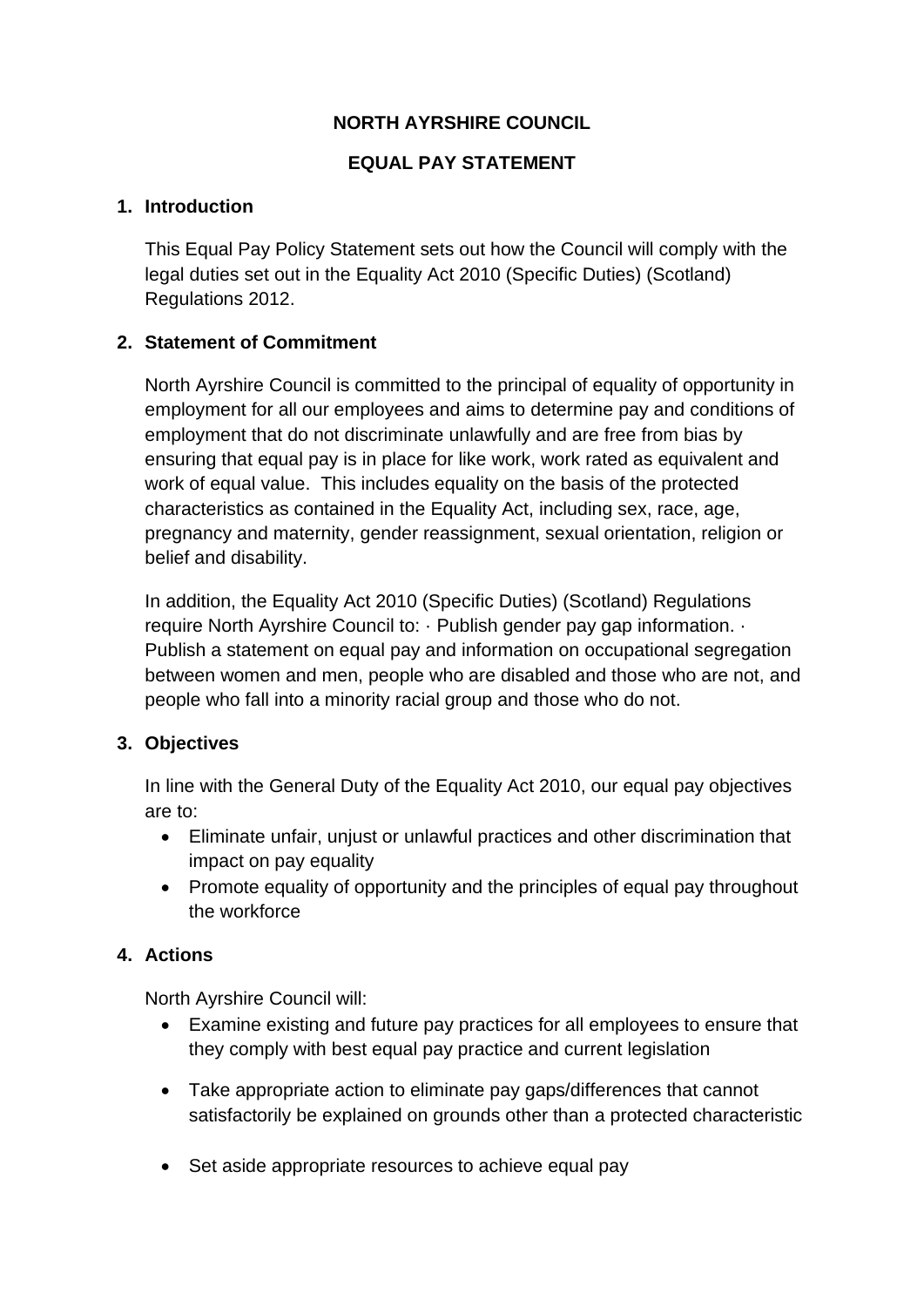- Use an analytical job evaluation system, jointly agreed with the relevant trades unions, to assess the relative value of local government employee jobs within the Council that determines the allocation of jobs within the relevant pay and grading structure
- Monitor and analyse areas of occupational segregation around sex, disability and race and identify appropriate equalities action and outcomes.
- Provide training and quidance on equal pay for those involved in determining pay and grading matters in terms of job evaluation and new appointments.
- Enable employees to understand how their pay is determined through effective communication and administration of fair and transparent pay systems
- Respond to grievances on equal pay timeously in accordance with our agreed procedure
- Discuss the equal pay policy with trades unions and professional associations as appropriate

## **5. Pay Arrangements**

The Council's workforce is comprised of the following employee groups whose pay and conditions of service are set in different ways and under different national negotiating arrangements. These are as follows: -

- Scottish Joint Council for Local Government Employees;
- Scottish Negotiating Committee for Teachers;
- Scottish Joint Negotiating Committee for Local Authorities Services (Chief Officials).

These national negotiating bodies reach various agreements which are binding on employing authorities but are augmented by local agreements in respect of a range of matters, the most notable of which are conditions of service.

Local Government Employees are covered by a pay and grading scheme, which has previously been agreed at a National Level. The pay system for teachers is as set out in the Handbook of Conditions of Service as agreed by the Scottish Negotiating Committee for Teachers.

## **6. Work-Life Balance and Supportive Practices**

The Council recognises that many aspects of life can have an impact on a person's capacity to engage fully with work, for instance, individuals with caring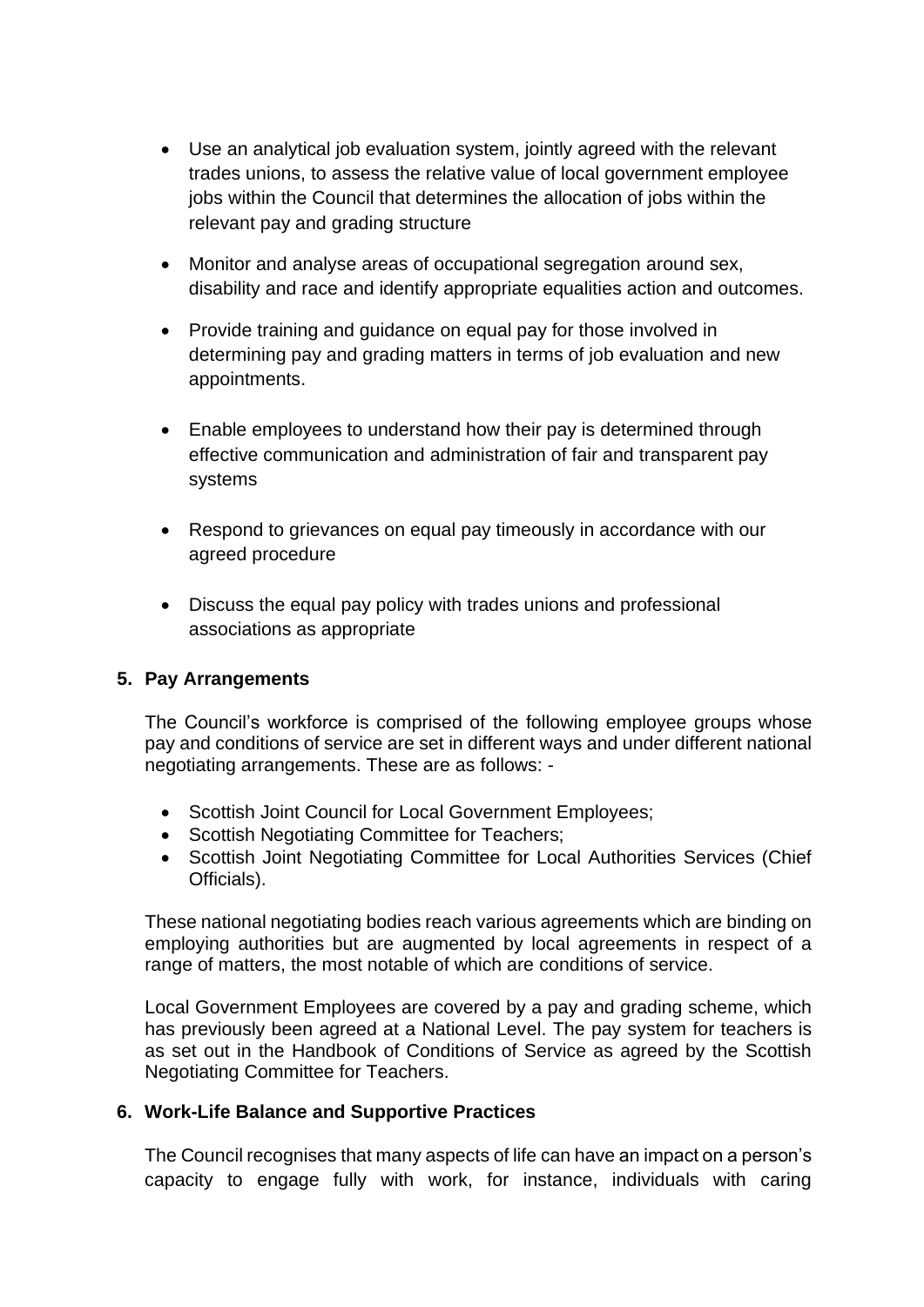responsibilities tend mainly to be women, people with disabilities may need additional support and time throughout the year to help them manage their life/work balance.

To support employees the Council implements a number of supportive practices, guides and procedures, which include –

- Flexible Working Hours;
- Term-time working;
- Compressed hours;
- Career breaks;
- Home working;
- Child Care Vouchers;
- Special Leave to cover emergencies.
- Carer's Leave Scheme

In addition, the Council has implemented Guides on Disability in the Workplace, and Menopause in the workplace and allows employees to take unpaid leave to attend religious and other belief festivals and events.

## **7. Occupational Segregation**

Occupational Segregation is considered as one of the key contributors to creating pay gaps, through both vertical and horizontal segregation -

- Horizontal segregation is where women, minority ethnic or disabled people are clustered into particular types of jobs or areas of work.
- Vertical segregation is where women, minority ethnic or disabled people are clustered within particular grades or levels or seniority.

Equal Pay Audits will report on occupational segregation and actions will be identified with the intention of reducing the level of occupational segregation where it occurs.

More information on our employee statistics in relation to equality and diversity can be found in our [Equality Mainstreaming Report.](https://www.north-ayrshire.gov.uk/council/strategies-plans-and-policies/equality-policy-and-performance.aspx)

#### **8. Monitoring**

Equal Pay Audits will be carried out every three years.

Actions arising from Equal Pay Audits will be planned and implemented having consulted with the relevant trade unions.

Equality monitoring statistics will be included in the Council's annual equality report.